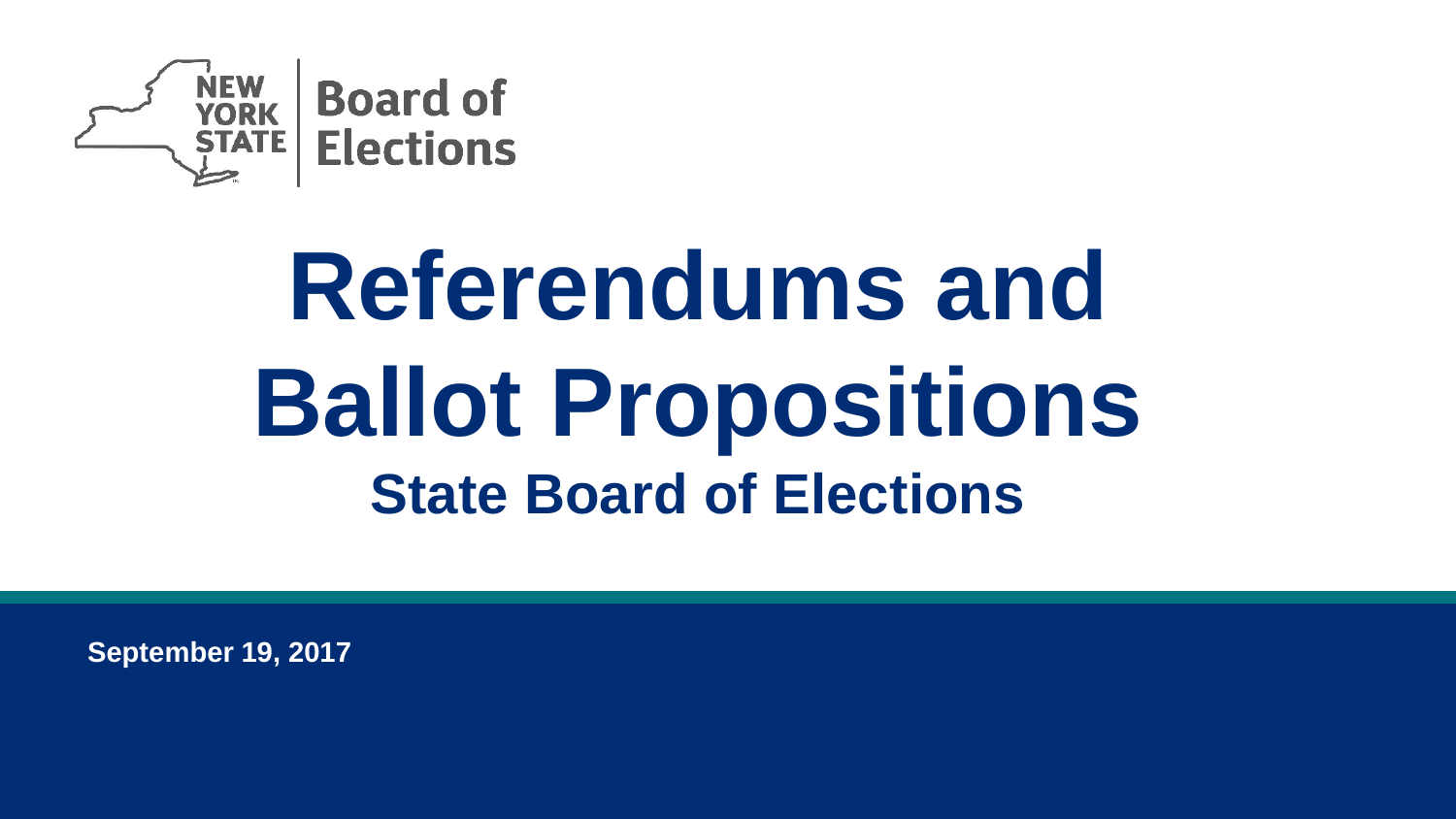## **State vs Local**

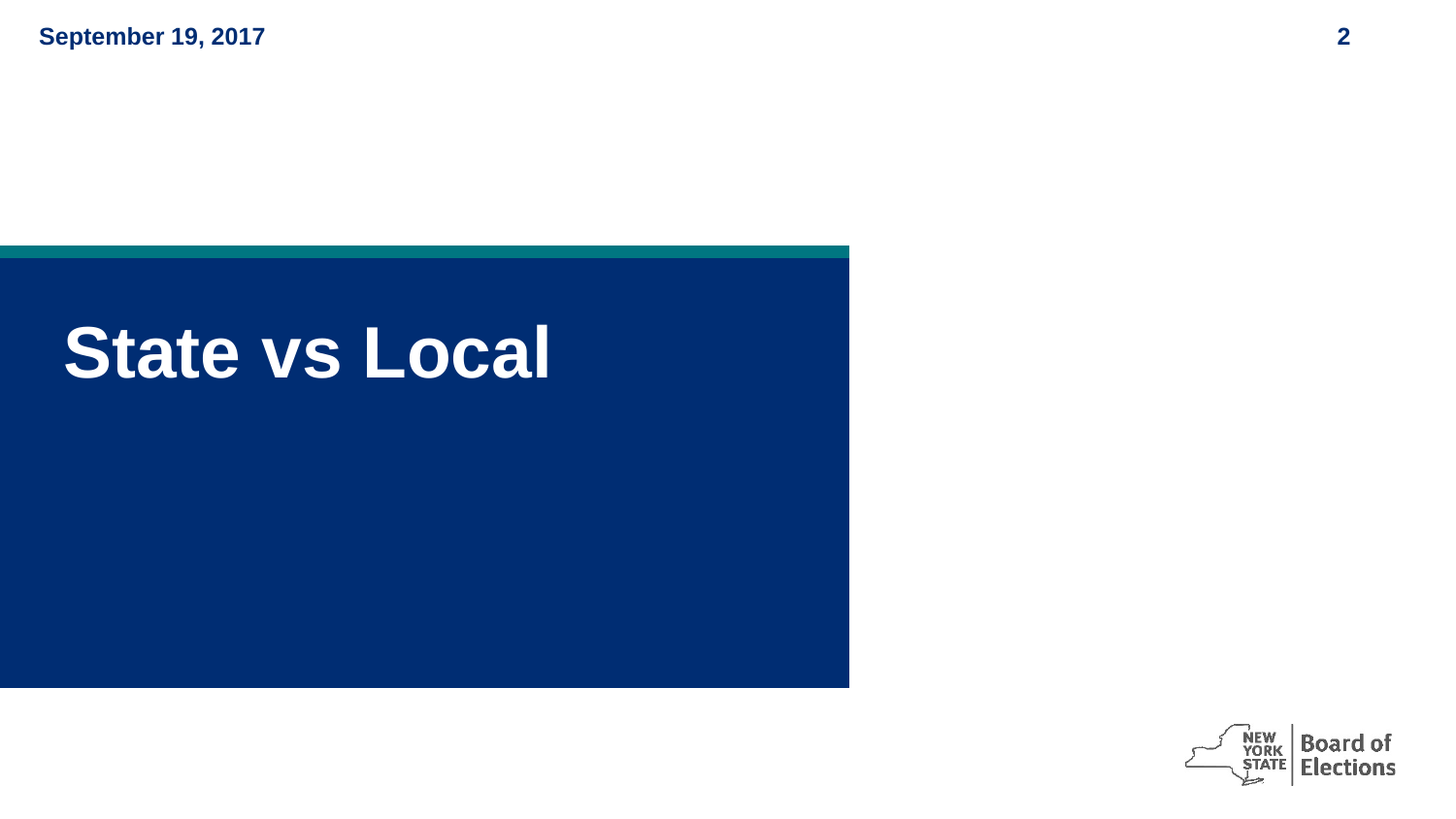#### **State vs Local**

#### **State**

- $\triangleright$  Constitutional
	- The 20 year Convention Question
	- $\triangleright$  Amendments
- **► Bond Acts**

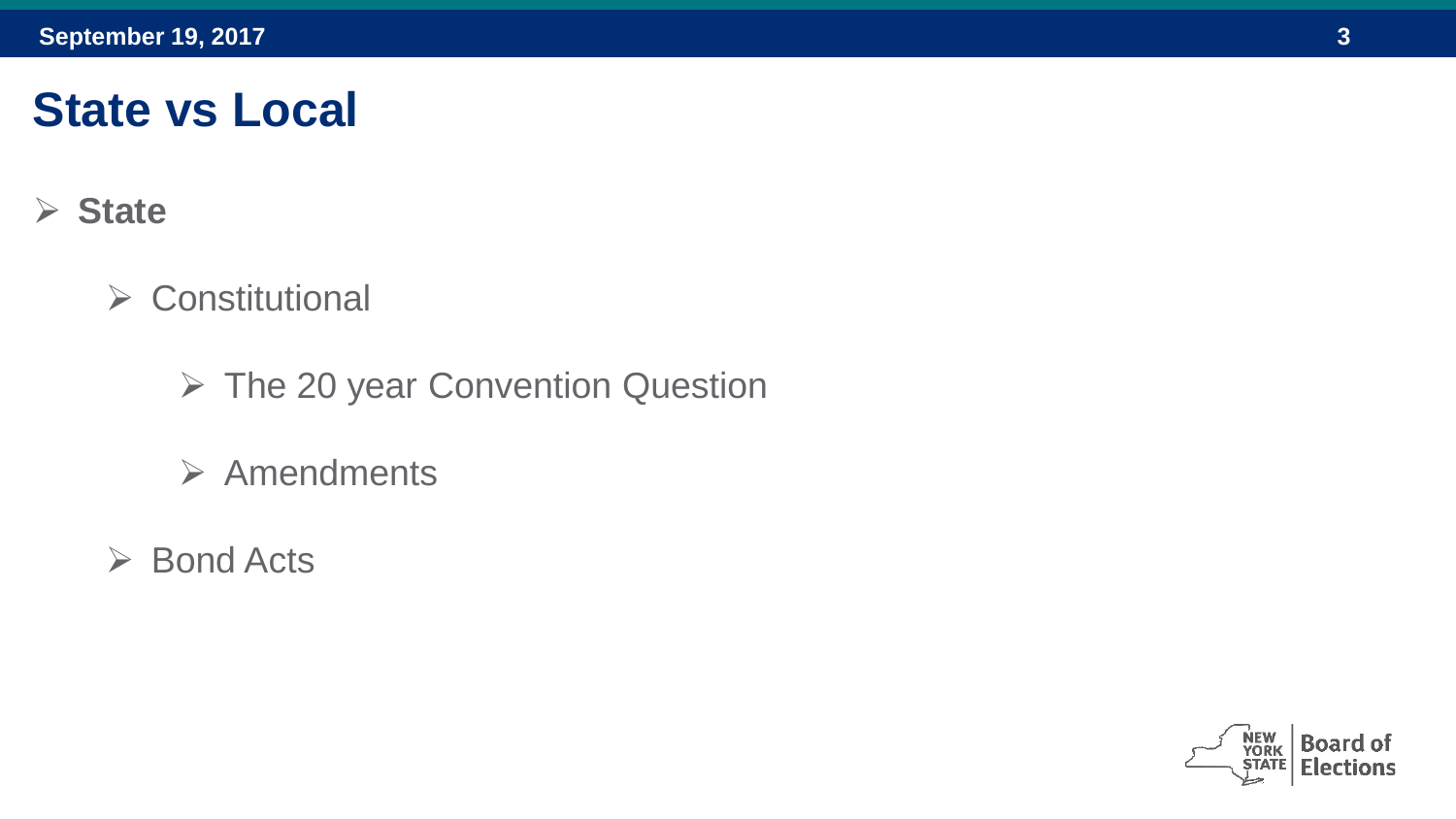#### **State vs Local** *(continued)*

- **Local**
	- $\triangleright$  Mandatory
		- $\triangleright$  Must go the ballot
	- $\triangleright$  Permissive
		- $\triangleright$  May go on ballot if desired
	- $\triangleright$  Referendum Subject to Petition
		- $\triangleright$  Not on ballot unless petition filed

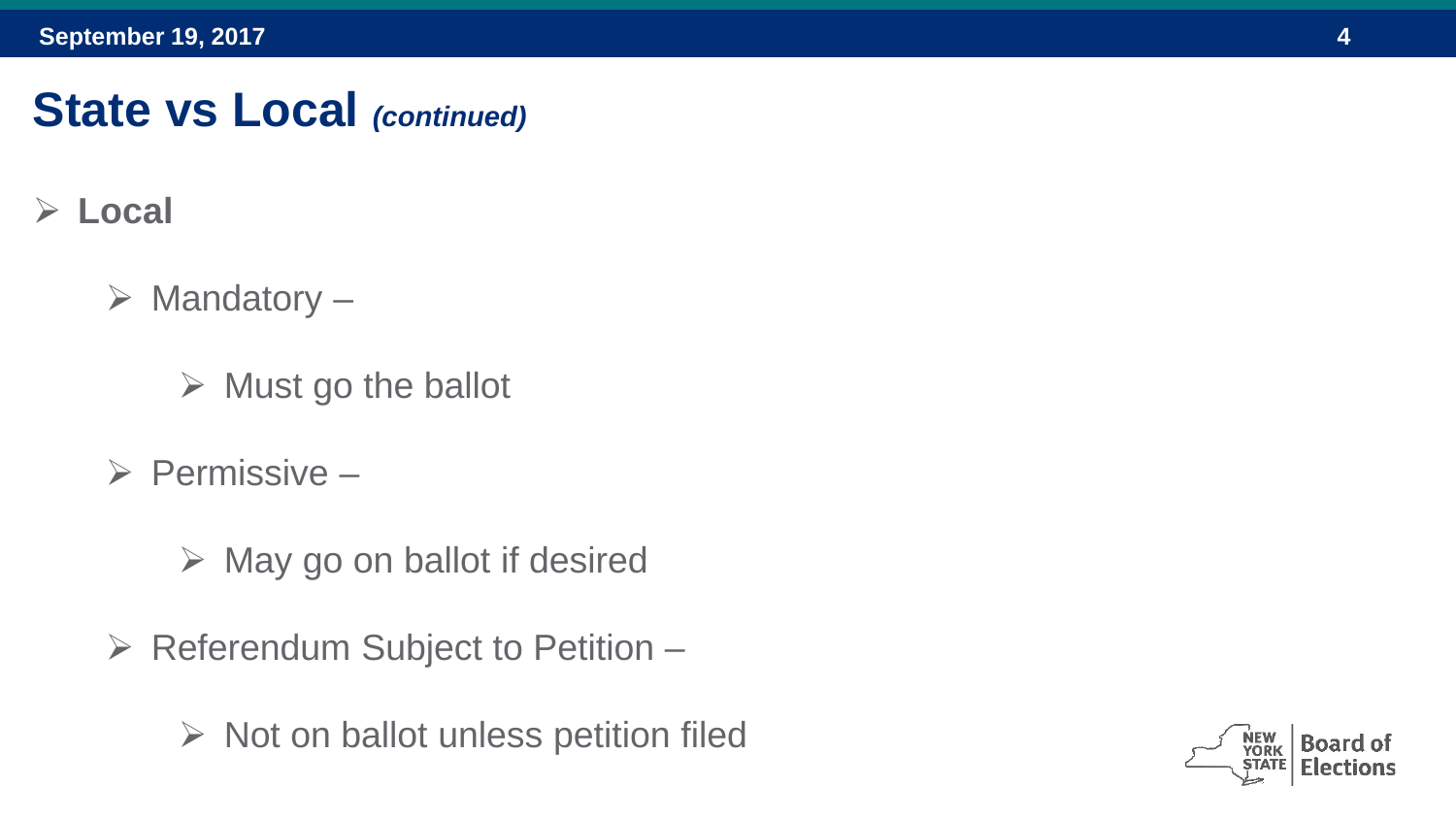#### **State vs Local** *(continued)*

- **Common Elements**
	- $\triangleright$  Limited subjects
		- $\triangleright$  Not everything gets on the ballot
	- $\triangleright$  No Advisory referendum
		- $\triangleright$  Can't "take the temperature"

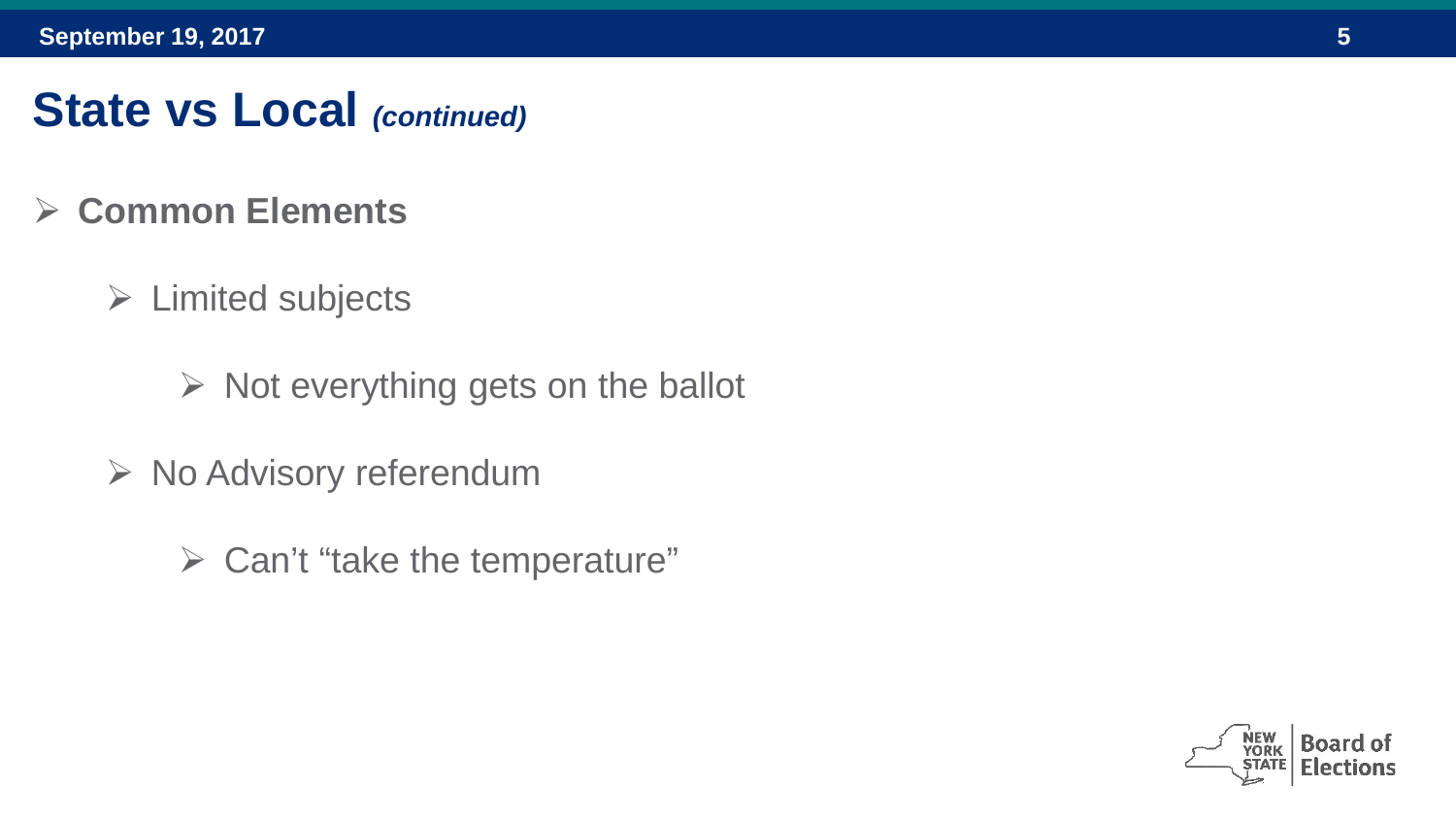## **Examples of Mandatory under Municipal Home Rule Law**

- $\triangleright$  Changes the membership or composition of the legislative body.
- $\triangleright$  Changes the veto power of the elective chief executive officer.
- $\triangleright$  Abolishes an elective office, or changes the term of an elective office, or reduces the salary of an elective officer during his term of office.
	- $\triangleright$  Exception for assessors.
- Creates a new elective office.

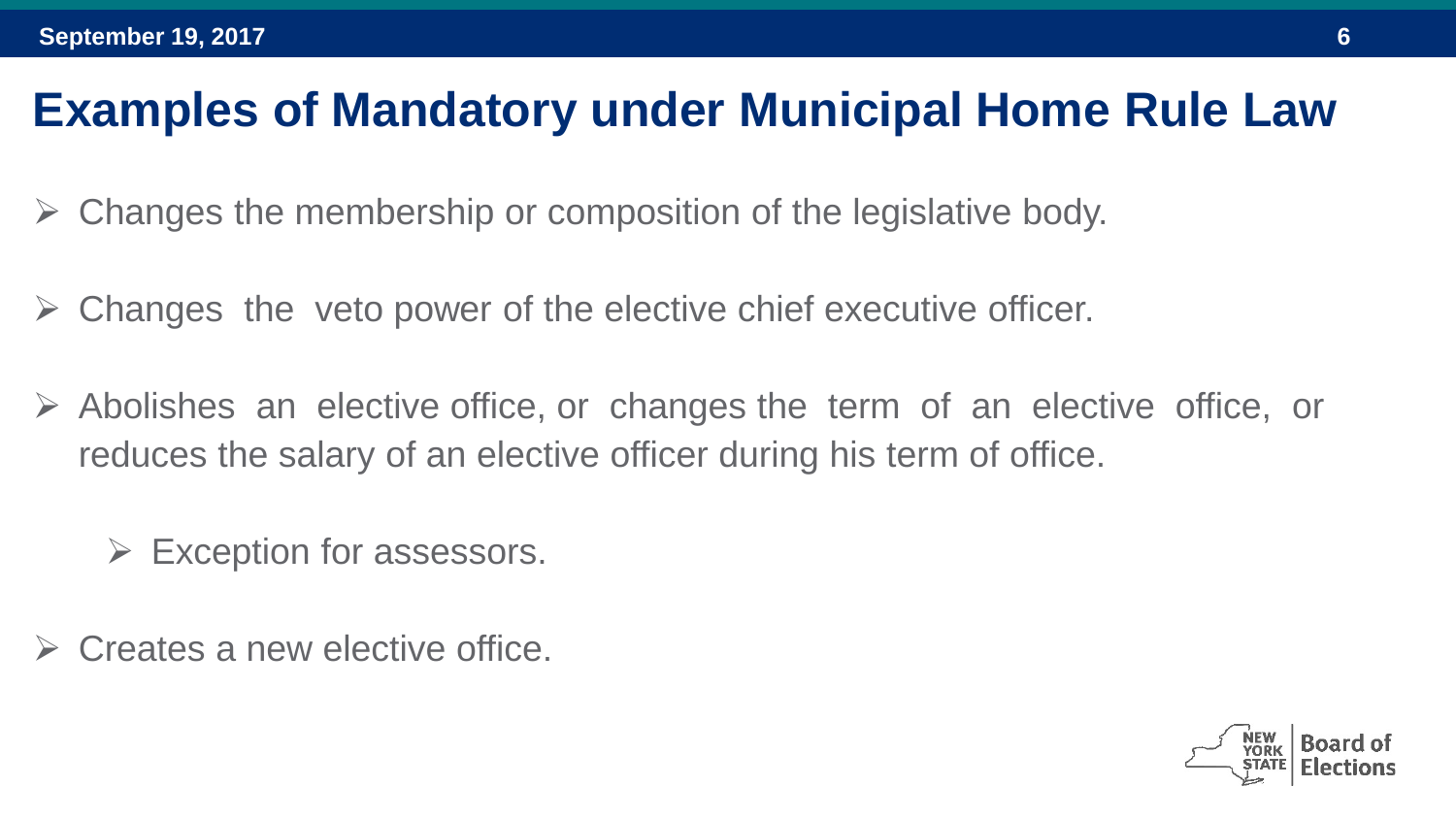### **Examples of Permissive or Upon Petition under Town Law**

- Erect a monument or monuments within the town in commemoration of any person or event.
- $\triangleright$  Establish and maintain public rest and comfort buildings or rooms.
- $\triangleright$  Purchase, lease, construct, alter or remodel a town hall, a town lockup or any other necessary building for town purposes.
- $\triangleright$  Establish airports, landing fields, public parking places, public parks or playgrounds.
- Proposition to create a new town out of one or more existing towns.
- Dredge, bulkhead, dock and otherwise improve any navigable, or other waterway, within the town.
- $\triangleright$  Provide for the collection and disposition of garbage, ashes, rubbish and other waste matter in the town.

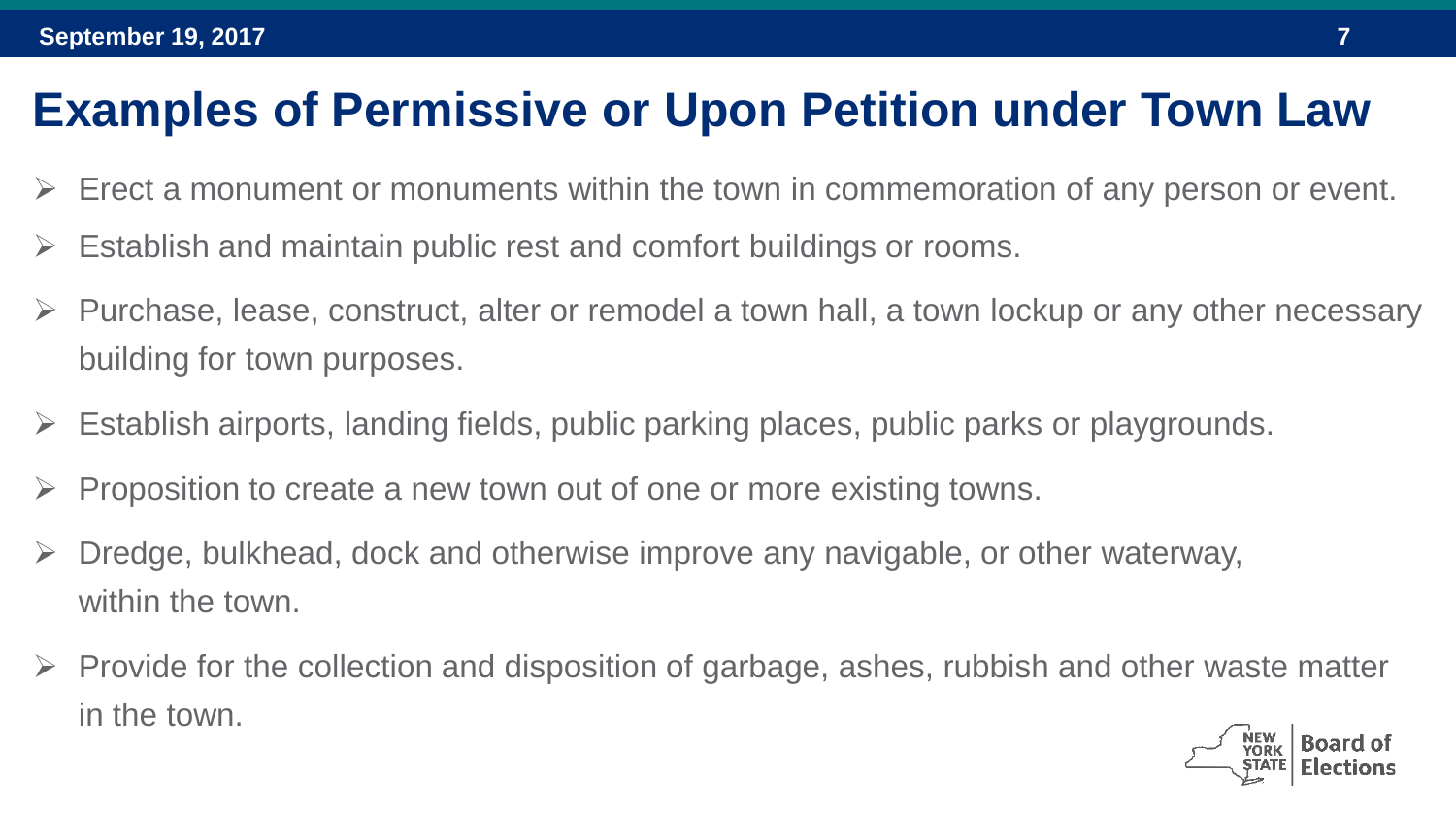#### **Examples of Referendum Subject to Petition**

- Changes a provision of law relating to assessments of real property or benefit assessments for local improvements.
- Changes a provision of law relating to public bidding, purchases or contracts
- $\triangleright$  In the case of a city, town or village increases the salary of an elective officer during his term of office or, in the case of a county, increases the salary of an elective officer or of an officer appointed for a fixed term, during his term of office, except where any such increase by a county is made in accordance with a schedule providing higher rates of compensation through additional increments of salary based on time service, which schedule or applicable amendment thereof was in existence prior to the commencement of such term of office.
- $\triangleright$  Is a local law relating to apportionment.

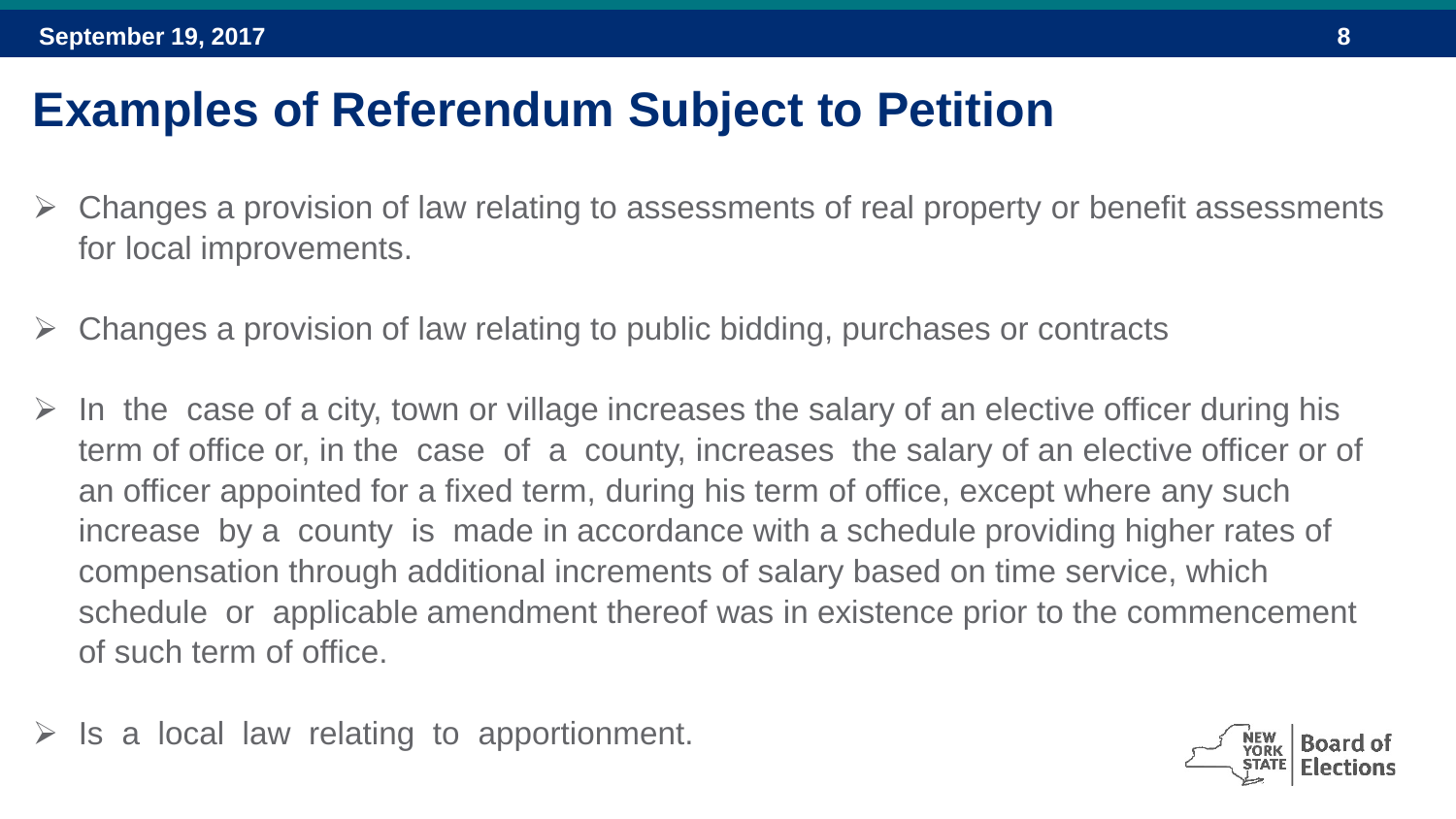# **General Election vs Special Election**

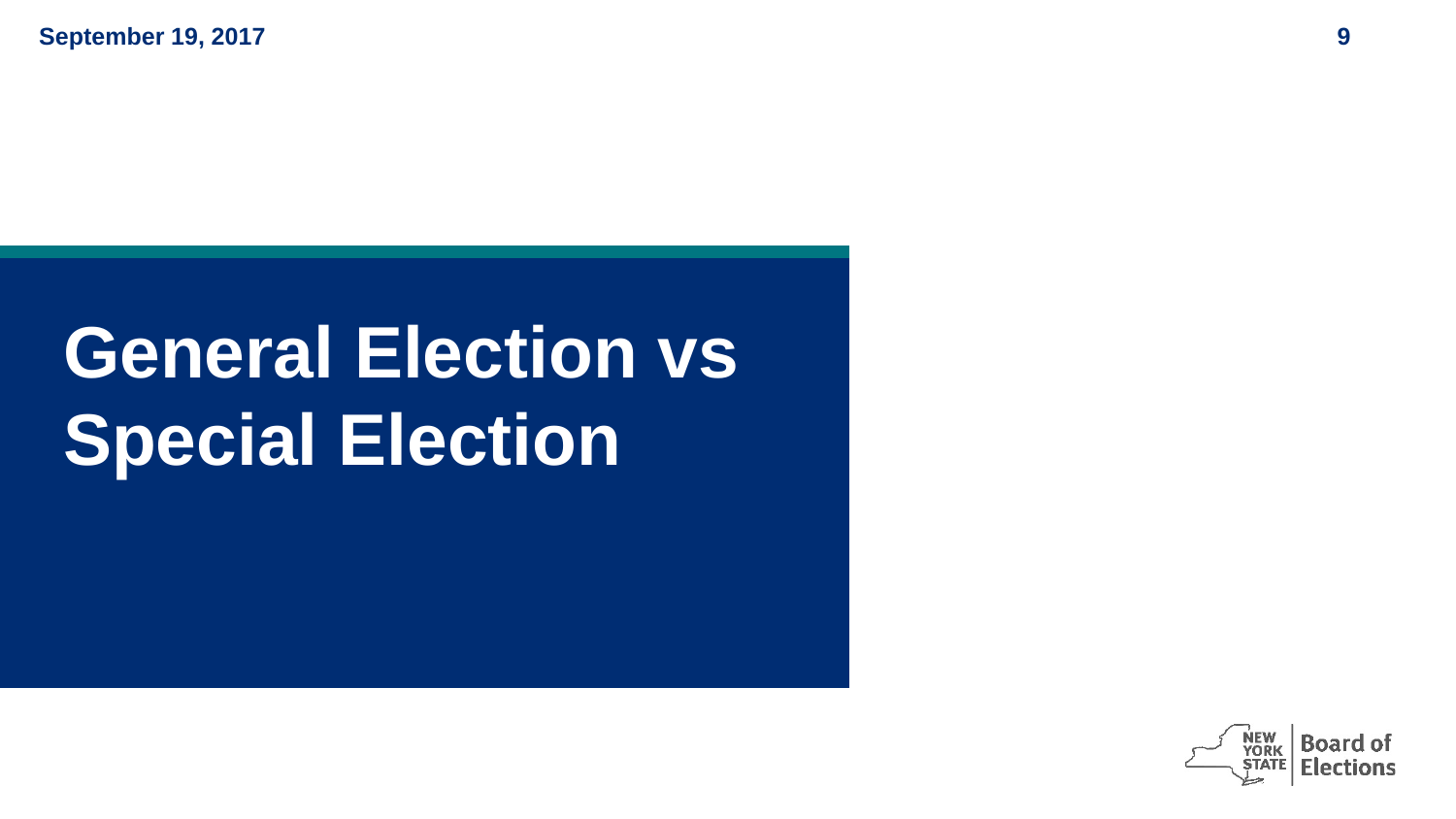#### **General Election vs Special Election**

- **General Election**
	- $\triangleright$  Run by Board
	- $\triangleright$  Remember the 36 Day Rule
- **Special Election**
	- $\triangleright$  Run by Locality

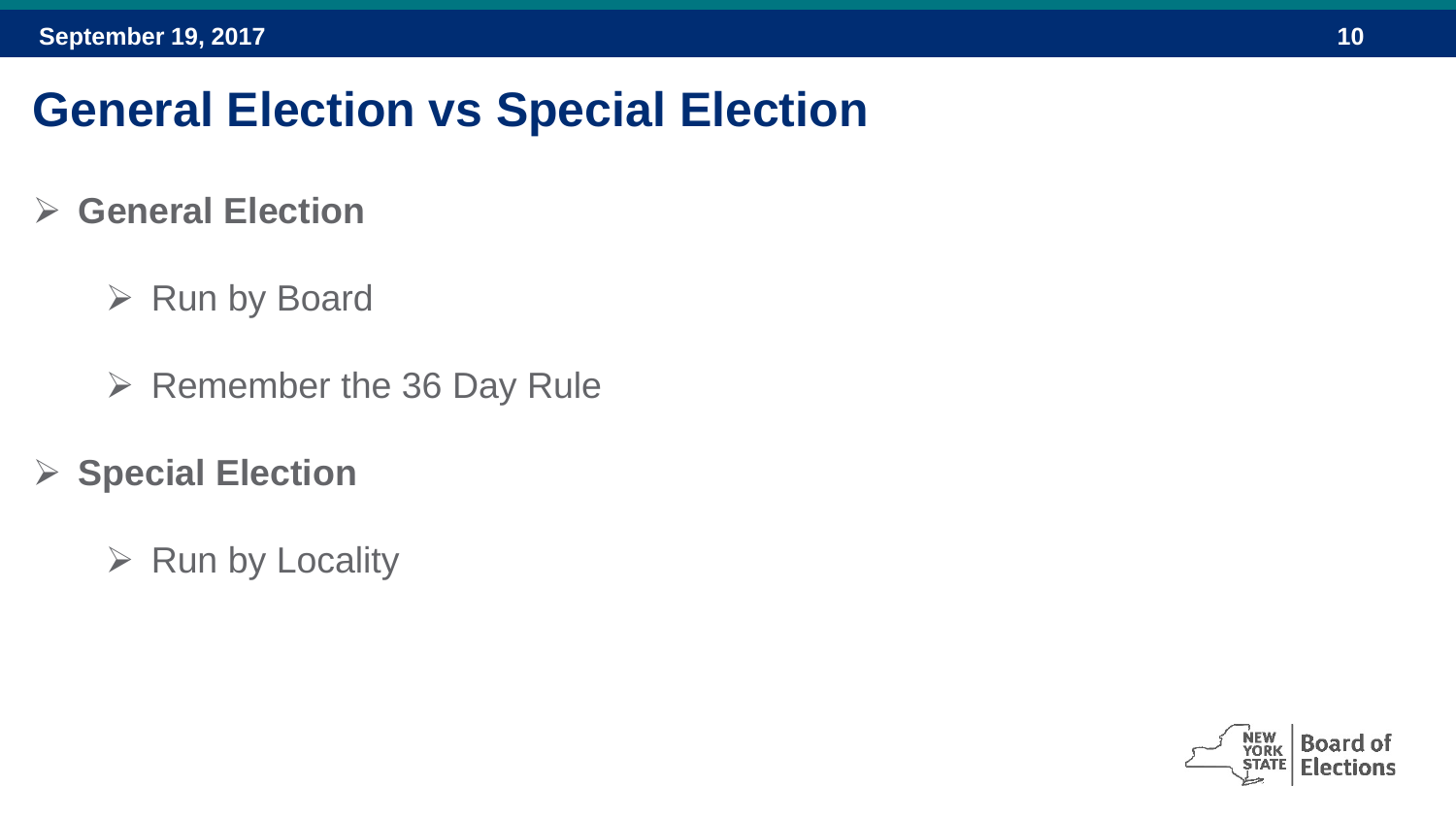# **Which Election?**

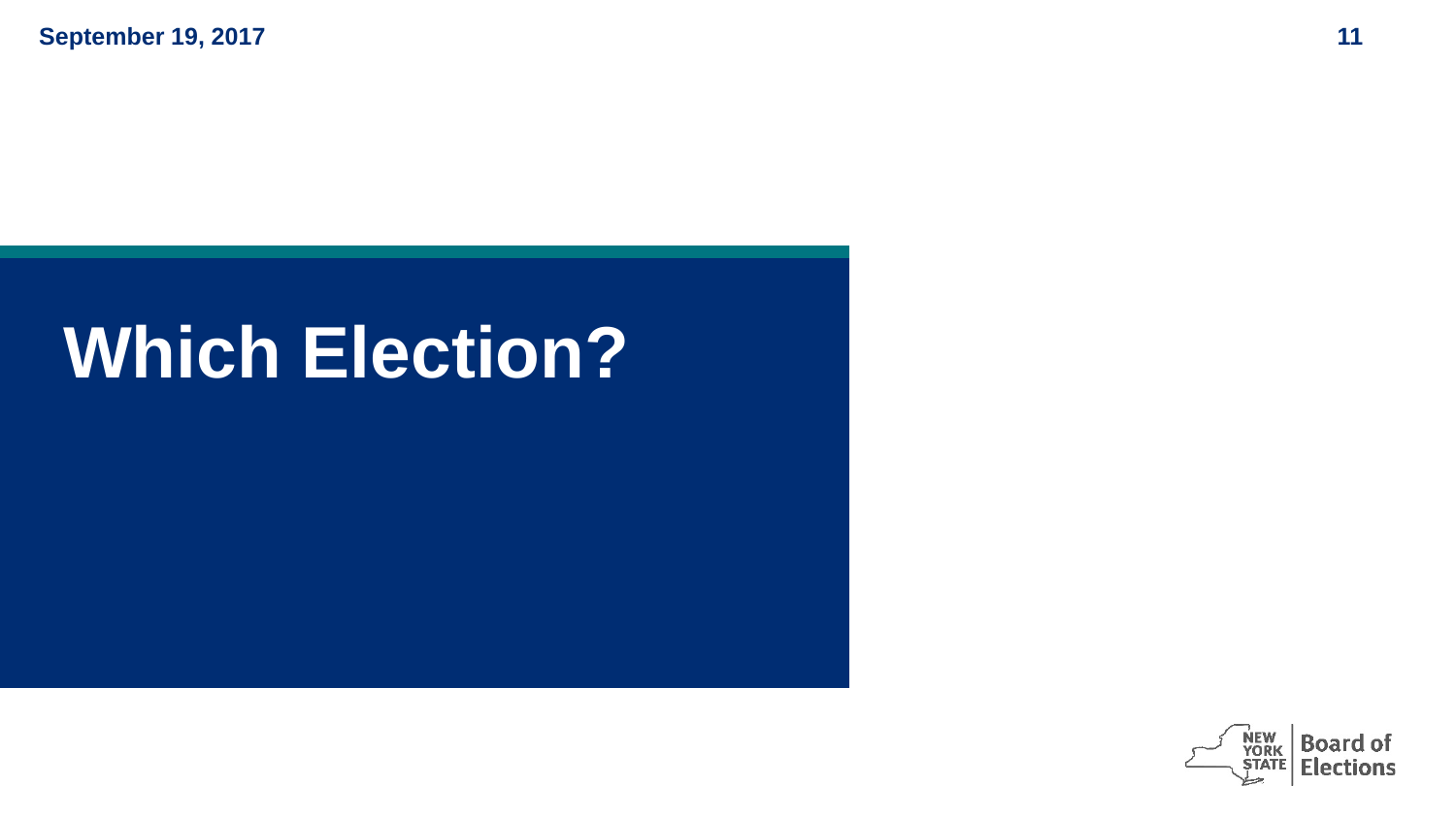## **Mandatory**

#### **General Election**

 $\triangleright$  A local law subject to mandatory referendum shall be submitted for the approval of the electors at a general election of state or local government officers in such local government held not less than sixty days after the adoption thereof unless such local law provides for its submission for approval of the electors at a special election or unless, within thirty days after the adoption of such local law, a petition signed, authenticated and subject to certification by the clerk as provided for other petitions in section twenty-four of this chapter is filed with such clerk requesting its submission at a special election.

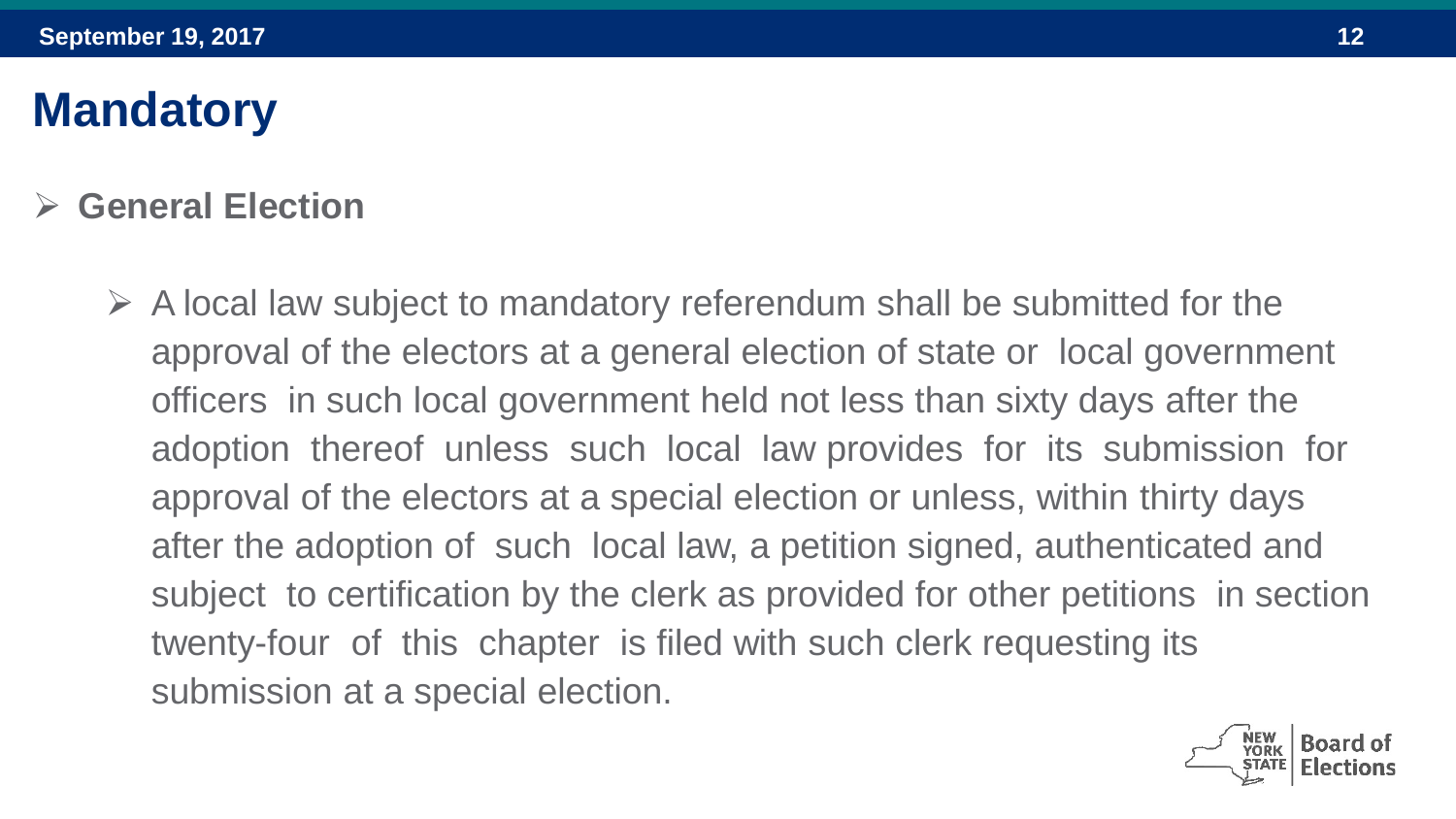## **Mandatory**

#### **Special Election**

 $\triangleright$  If the local law so provides or if a valid petition is so filed requesting the submission of the local law at a special election, it shall be submitted at such a special election held in such local government not less than sixty days after the adoption of the local law, the date for which special election shall be fixed by the legislative body.

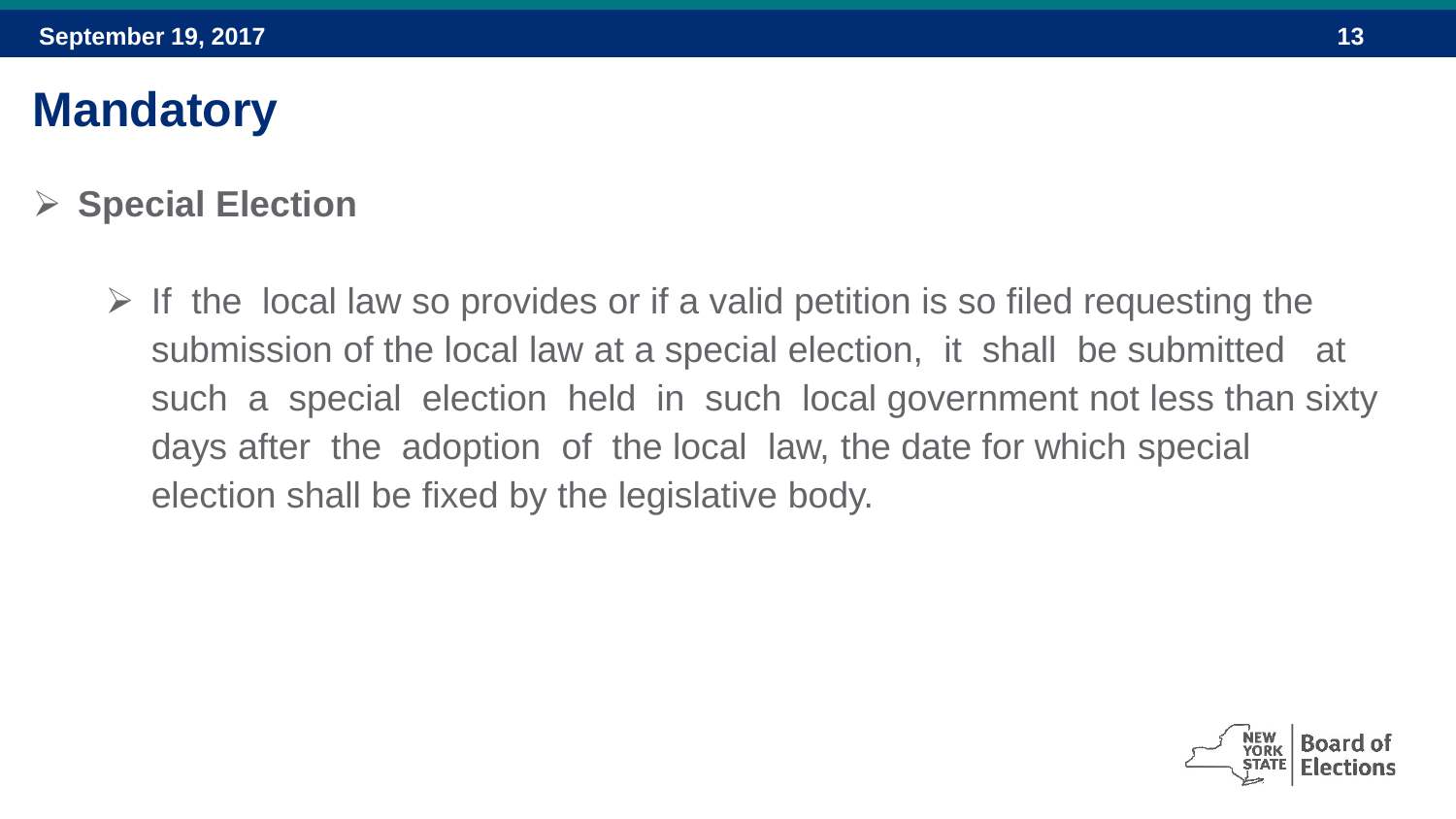### **Permissive or Upon a Petition**

#### **General Election**

 $\triangleright$  If such a petition be filed in the office of the town clerk not less than sixty days, nor more than seventy-five days, prior to a biennial town election, the proposition shall be submitted at such biennial election.

#### **Special Election**

 $\triangleright$  If a petition be presented at any other time, a special election shall be called to be held not less than 60 days nor more than seventy-five days after the filing of such petition.

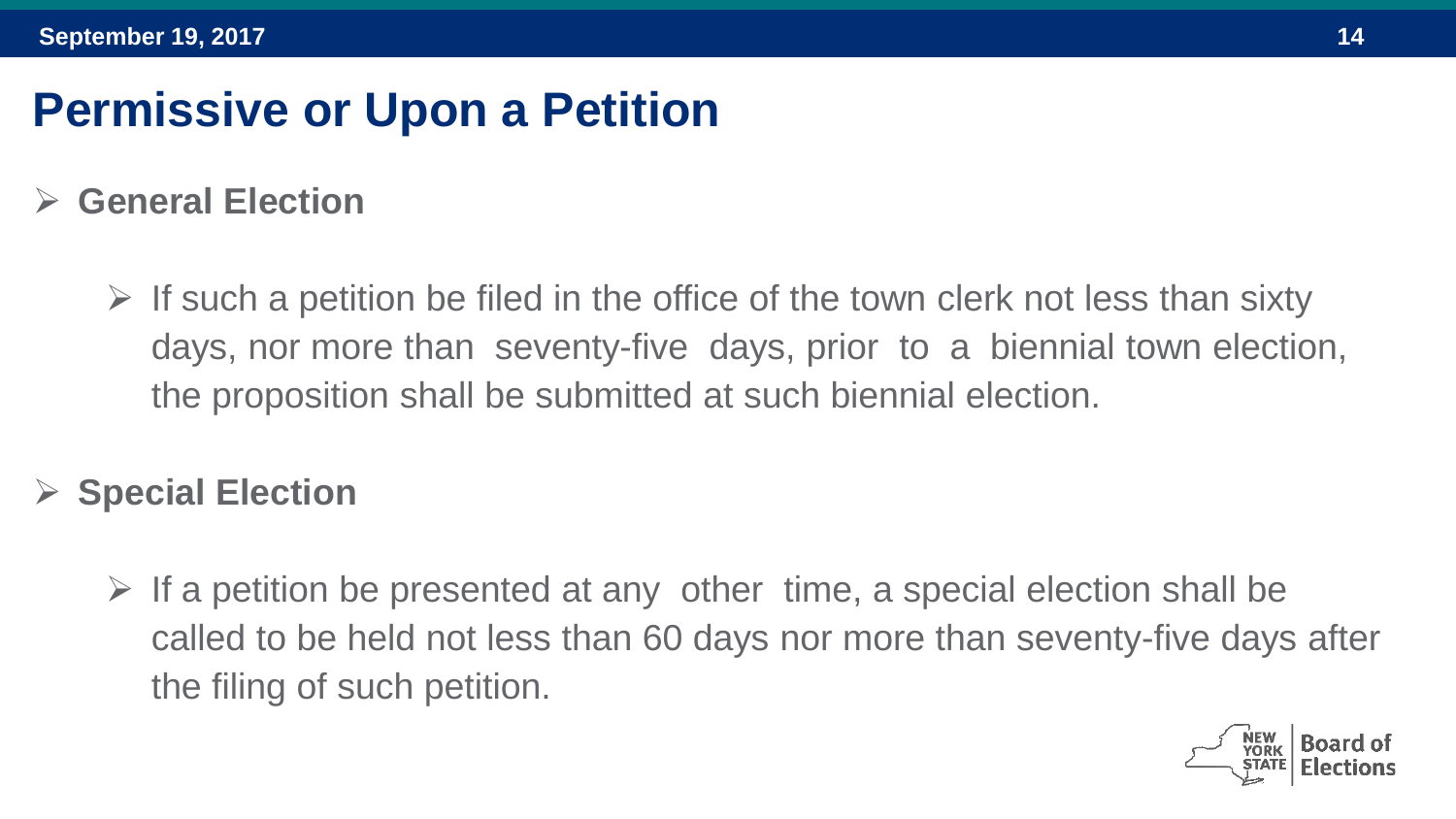## **Subject to Petition**

#### **General Election**

 $\triangleright$  If a petition is filed, a referendum on the local law shall be submitted at the next general election of at least 60 days after the filing of such petition.

#### **Special Election**

 $\triangleright$  Unless the petition request and the legislative body submit the proposition at a special election held at least sixty days after the adoption of the local law providing for such special election.

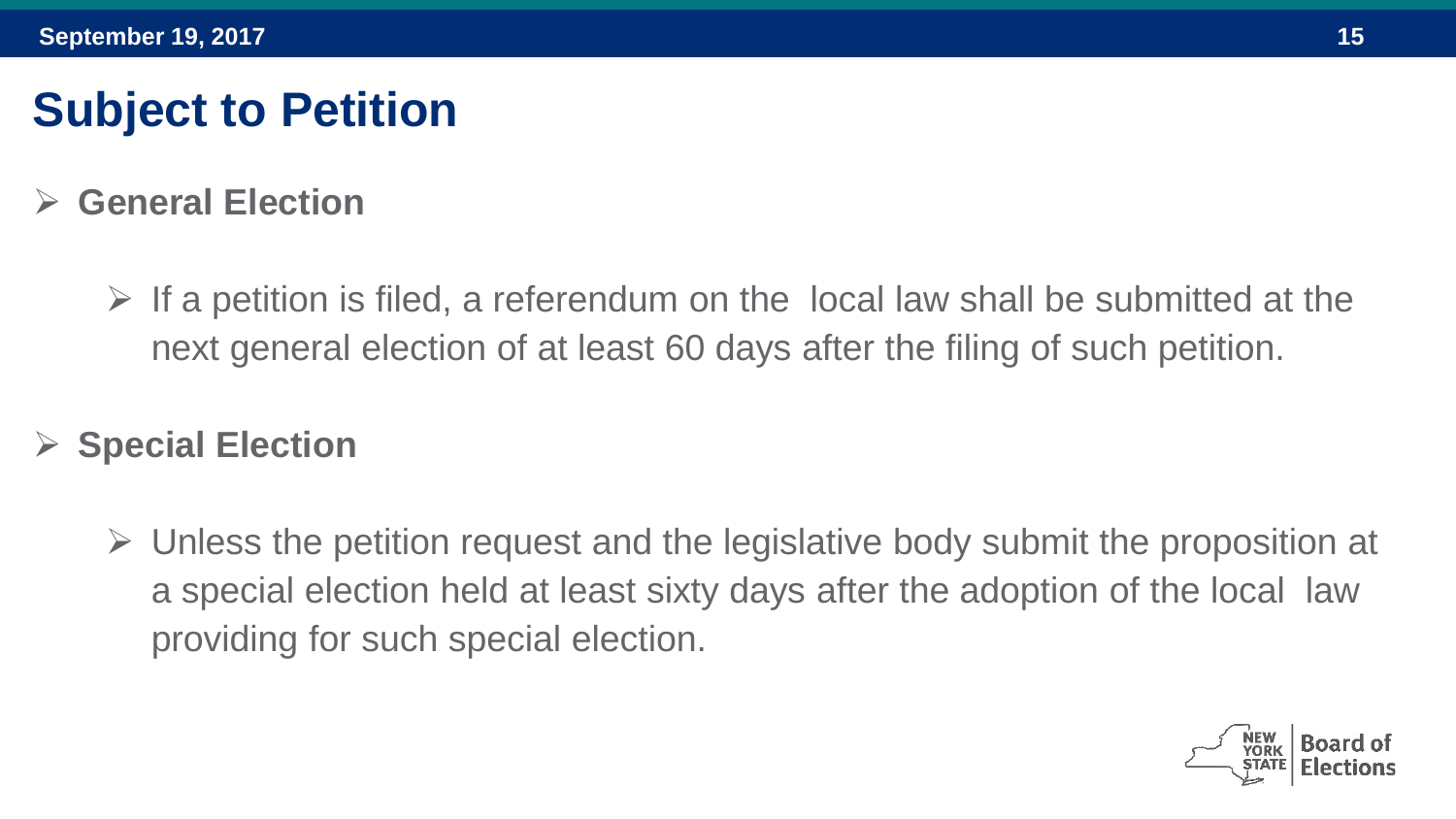#### **Libraries and Other "Special" Districts**

 $\triangleright$  Look to law that created it for what to do.

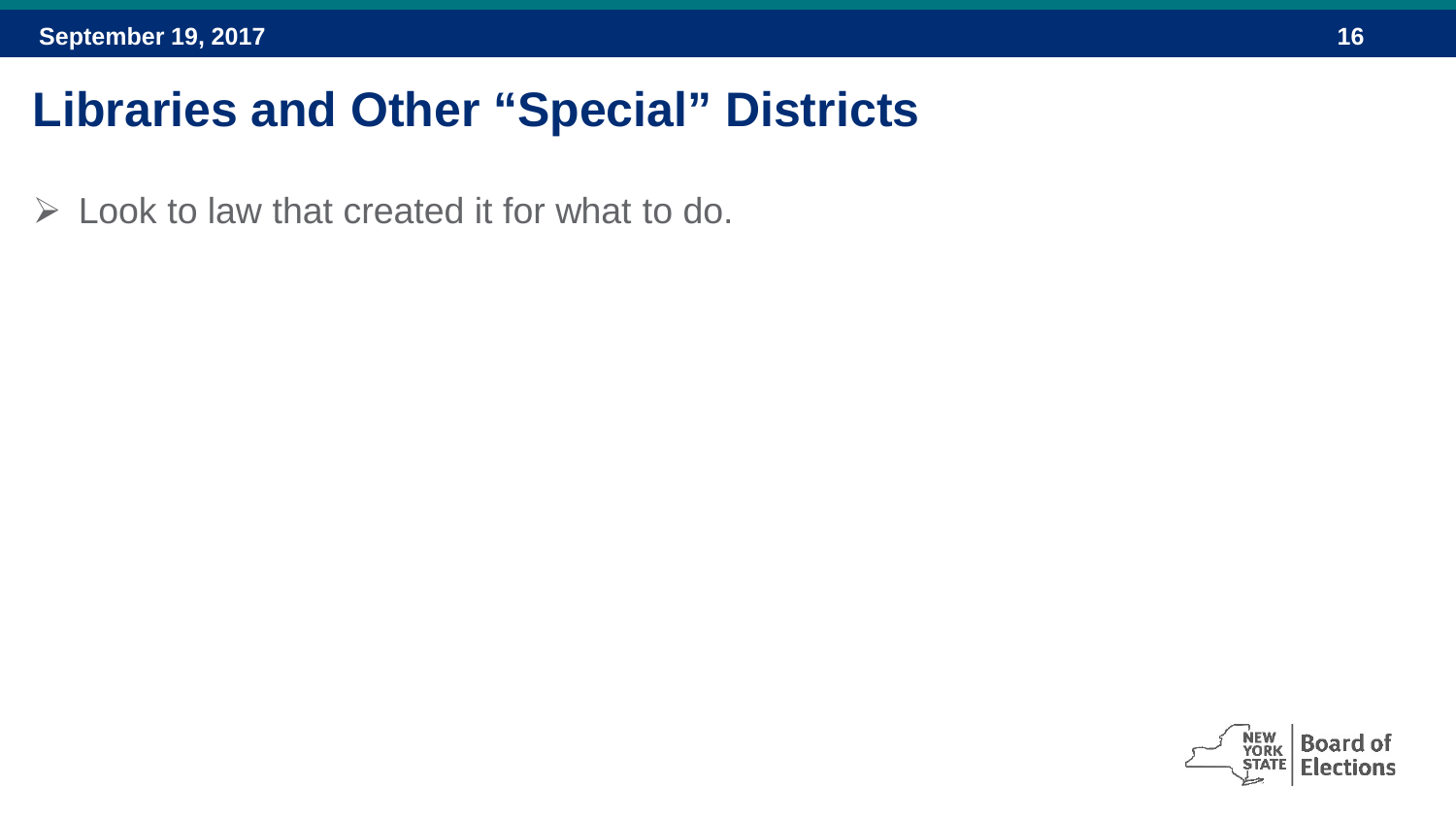#### **Which Proposal Goes First?**

- $\triangleright$  State
- $\triangleright$  Then local

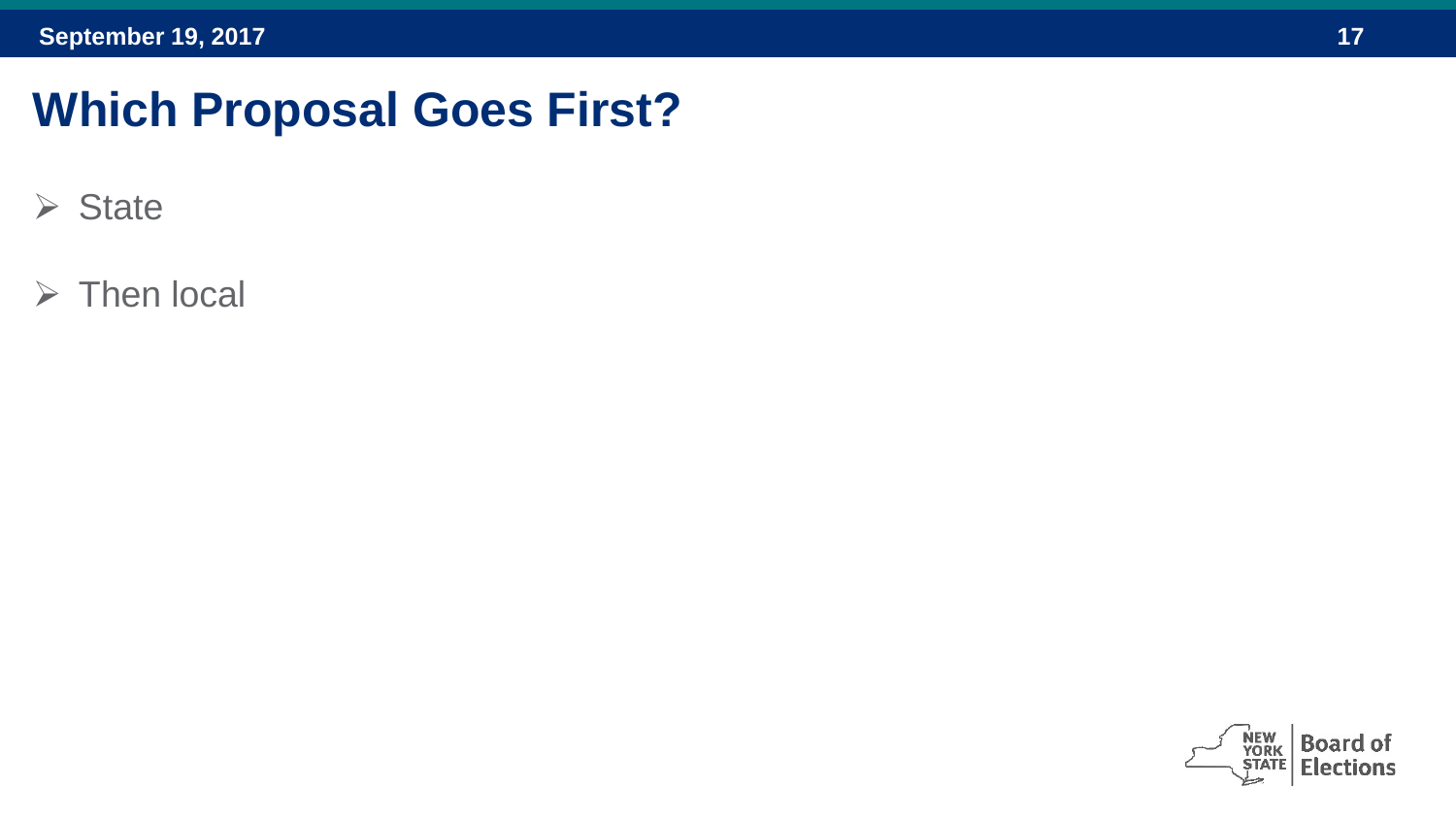# **2017 Election**

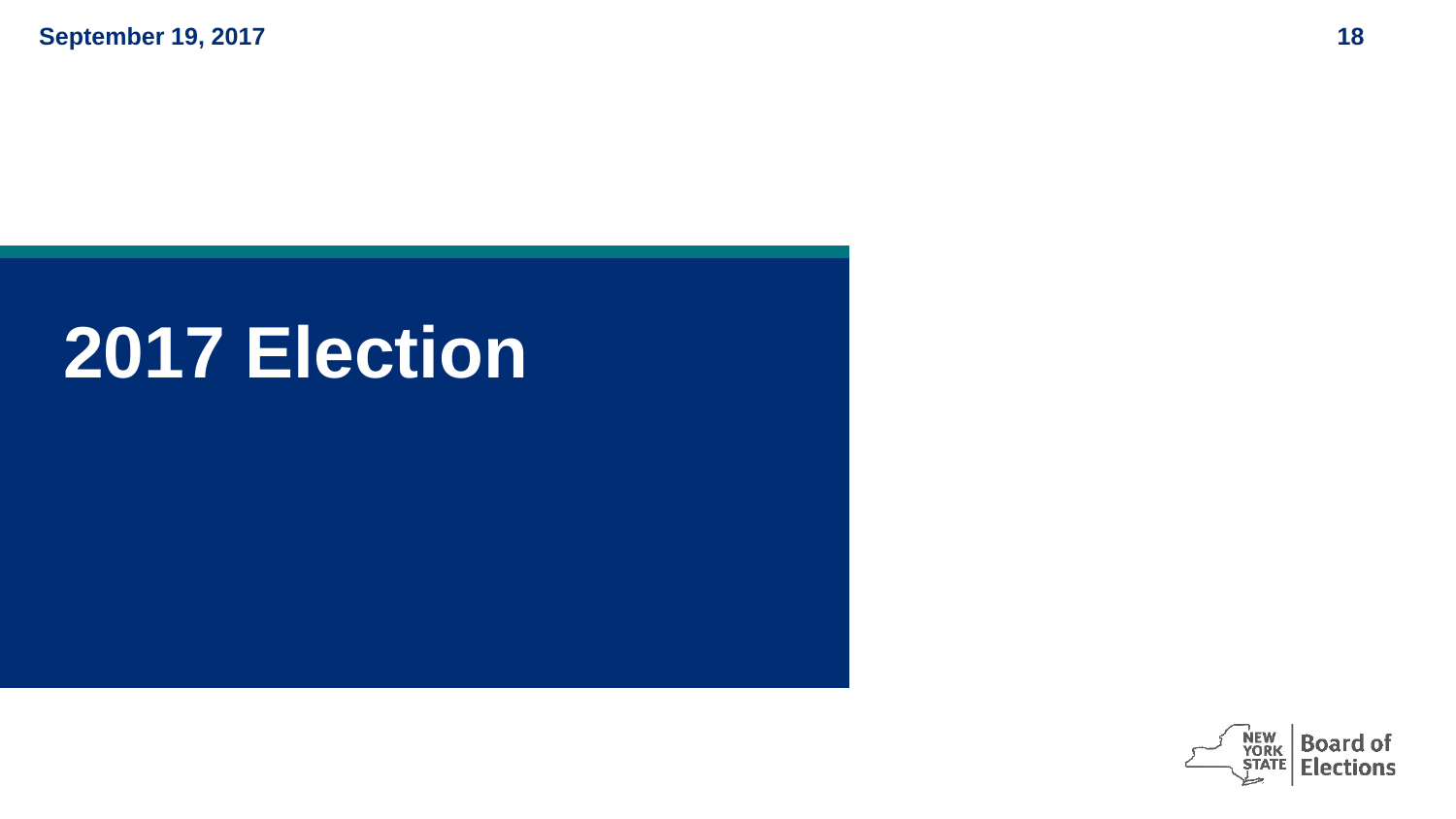## **Constitutional Convention Question**

- **Shall there be a convention to revise the Constitution and amend the same?**
	- $\triangleright$  Every 20 years.
	- $\triangleright$  If a majority voting on this Question votes NO, there will be no Constitutional Convention.
	- $\triangleright$  If a majority votes YES, three delegates from each state senatorial district will be elected in November 2018, along with 15 at-large delegates who will be elected statewide. The delegates will convene at the Capitol in April 2019. Amendments adopted by a majority of the delegates will be submitted to the voters for approval or rejection in a statewide referendum, at an election held at least six weeks after the Convention adjourns. Any amendments that the voters approve will go into effect on the January 1 following their approval.

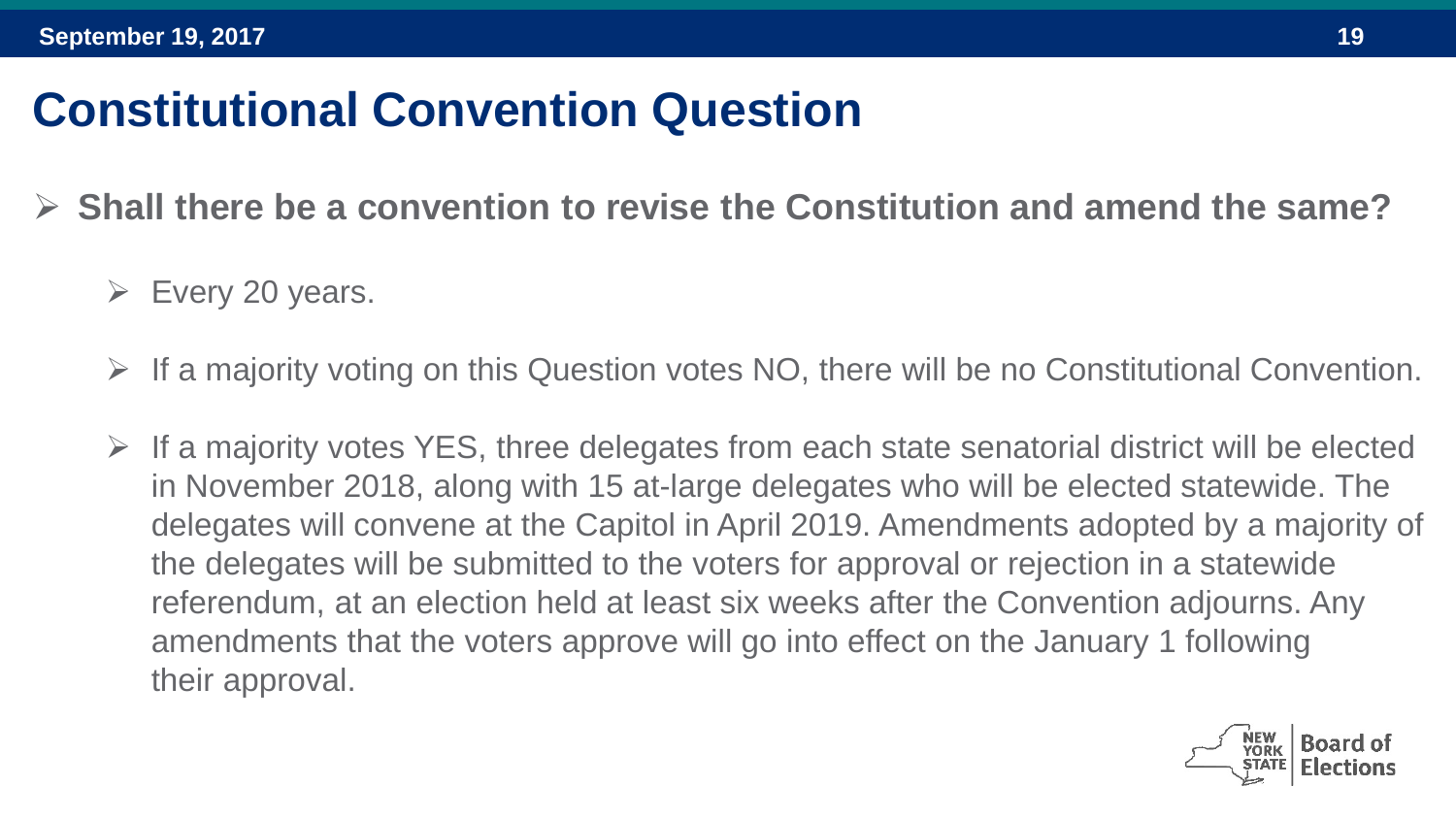#### **Pension Forfeiture Question**

- **The proposed amendment to section 7 of Article 2 of the State Constitution would allow a court to reduce or revoke the public pension of a public officer who is convicted of a felony, committed on or after January 1, 2018, that has a direct and actual relationship to the performance of the public officer's duties. Shall the proposed amendment be approved?**
	- $\triangleright$  Would define "public officer" to mean the following:
		- $\triangleright$  A person filling an elected office within New York;
		- $\triangleright$  A person holding an office that is filled by appointment by the New York Governor, whether or not that appointment has to be confirmed by the Senate;
		- $\triangleright$  A county, city, town, or village administrator, manager or equivalent position;
		- $\triangleright$  The head of any state or local government department, division, board, commission, bureau, public benefit corporation, or public authority in New York who is vested with authority, direction, and control over that entity;
		- $\triangleright$  The chief fiscal officer or treasurer of a municipal corporation or political subdivision in New York;
		- $\triangleright$  A judge or justice of the Unified Court System; and
		- A legislative, executive, or judicial employee of this state who directly assists in the formulation of legislation, rules, regulations, policy, or judicial decision-making and who is designated by law as a policy-maker.
	- $\triangleright$  If approved, the amendment will apply only to crimes committed on or after January 1, 2018.

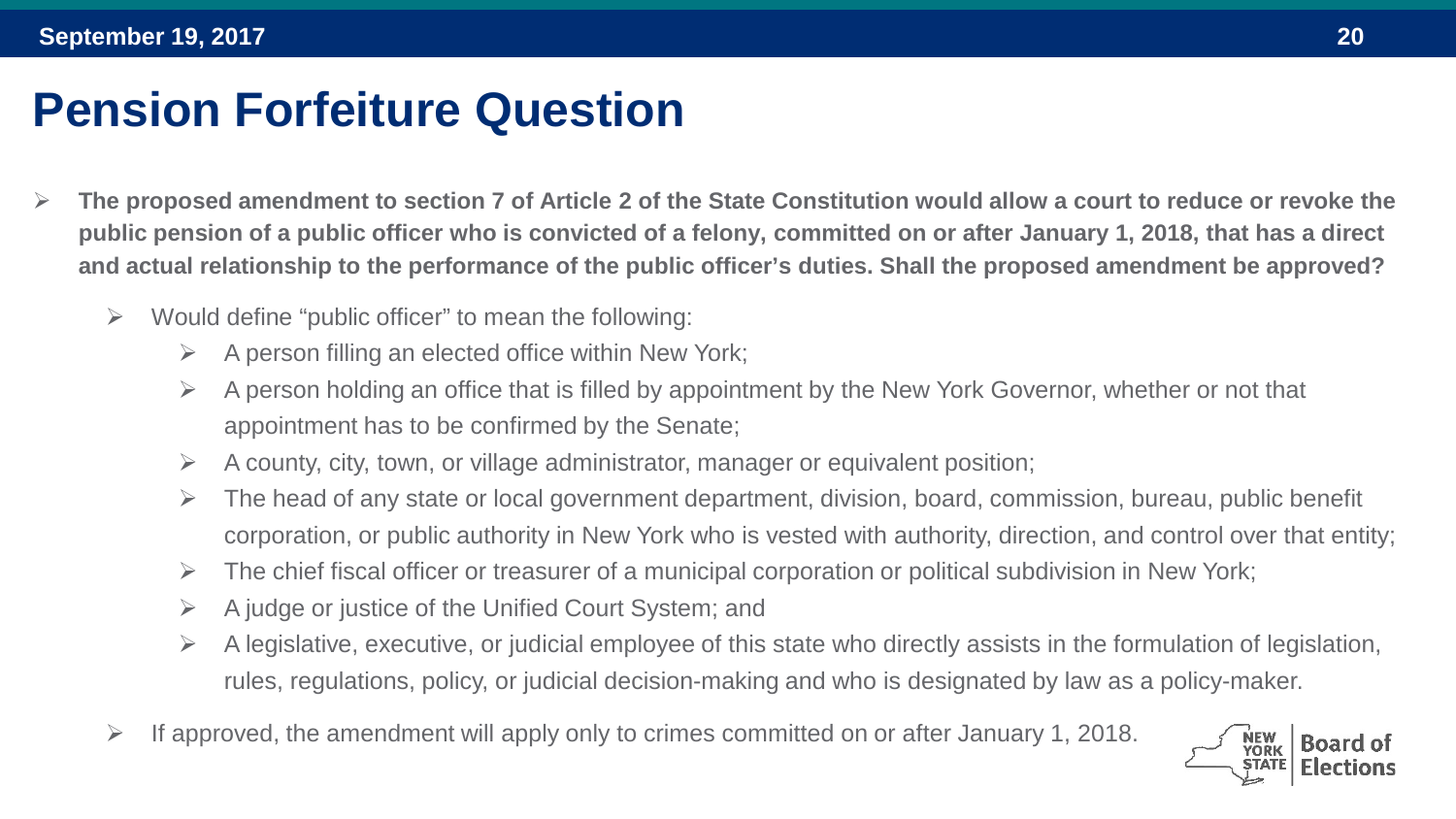#### **Adirondack Land Swap**

**TBD**